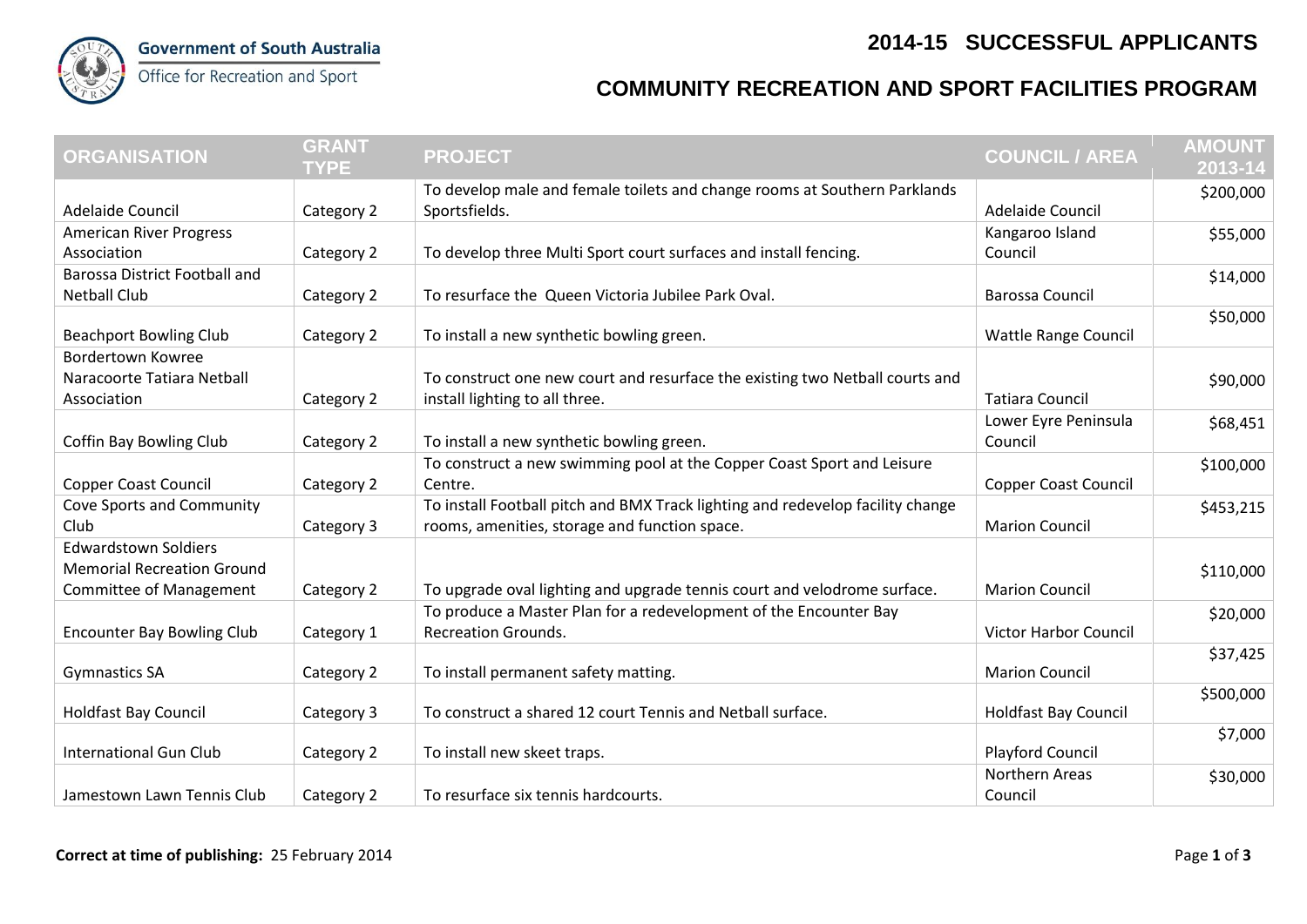| <b>ORGANISATION</b>                | <b>GRANT</b><br><b>TYPE</b> | <b>PROJECT</b>                                                                  | <b>COUNCIL / AREA</b>        | <b>AMOUNT</b><br>2013-14 |
|------------------------------------|-----------------------------|---------------------------------------------------------------------------------|------------------------------|--------------------------|
| Kadina Hockey Club                 | Category 2                  | To install new irrigation system and upgrade playing surface.                   | <b>Copper Coast Council</b>  | \$11,000                 |
| Lakes Sports and Community         |                             |                                                                                 |                              | \$28,329                 |
| Club                               | Category 2                  | To install a new Solar Panel System.                                            | <b>Charles Sturt Council</b> |                          |
|                                    |                             | To produce a Master Plan for the redevelopment of three major sports and        |                              | \$30,000                 |
| Mallala Council                    | Category 1                  | recreation precincts in the Council area - Two Wells, Mallala and Dublin.       | Mallala Council              |                          |
| Minlaton and District Progress     |                             |                                                                                 | Yorke Peninsula              | \$55,000                 |
| Association                        | Category 2                  | To construct a new Skate Park.                                                  | Council                      |                          |
| Mitchell Park Sports and           |                             |                                                                                 |                              | \$200,000                |
| <b>Community Club</b>              | Category 2                  | To install new oval lighting a cricket pitch, walking path, fitness equipment.  | <b>Marion Council</b>        |                          |
|                                    |                             |                                                                                 |                              | \$60,000                 |
| <b>Mount Barker Council</b>        | Category 2                  | To resurface six courts and install lighting to four courts.                    | Adelaide Hills Council       |                          |
|                                    |                             |                                                                                 |                              | \$40,000                 |
| <b>Mount Barker Council</b>        | Category 1                  | To produce a detailed concept plans for the Bald Hills Regional Sports Hub.     | <b>Mount Barker Council</b>  |                          |
| Mount Barker Cricket Club          | Category 2                  | To construct four new training pitches with netting.                            | <b>Mount Barker Council</b>  | \$16,764                 |
|                                    |                             | To produce a Feasibility Study / Master Plan for the development of a regional  |                              |                          |
| Murray Bridge Council              | Category 1                  | walking and cycling trail from Morgan to Salt Creek.                            | Murray Bridge Council        | \$25,000                 |
| Myponga - Sellicks Football        |                             | To develop a community gymnasium, including male and female change              |                              | \$180,000                |
| Club                               | Category 2                  | rooms and amenities and upgrade exisitng clubroom amenities.                    | Yankalilla Council           |                          |
|                                    |                             |                                                                                 |                              | \$25,000                 |
| Nuriootpa Tennis Club              | Category 2                  | To resurface four tennis courts.                                                | <b>Barossa Council</b>       |                          |
|                                    |                             |                                                                                 |                              | \$25,000                 |
| One Tree Hill Soccer Club          | Category 2                  | To install two new pitch lighting towers and lights.                            | Playford Council             |                          |
|                                    |                             | To produce a Master Plan for the redevelopment of the Orroroo Recreation        | Orroroo Carrieton            | \$20,000                 |
| Orroroo Carrieton Council          | Category 1                  | Grounds.                                                                        | Council                      |                          |
| Parafield Gardens Soccer and       |                             | To construct new clubrooms, including four change rooms, store room, first      |                              | \$200,000                |
| Sports Club                        | Category 2                  | aid and umpire room and female, male and DDA compliant amenities.               | Salisbury Council            |                          |
|                                    |                             |                                                                                 |                              | \$33,500                 |
| Paskeville Progress Association    | Category 2                  | To install a new water tank.                                                    | Barunga West Council         |                          |
|                                    |                             |                                                                                 | Port Adelaide Enfield        | \$500,000                |
| Port Adelaide Lion Soccer Club     | Category 3                  | To construct three full size pitches, install fencing, lighting and irrigation. | Council                      |                          |
|                                    |                             | To resurface two existing netball courts, upgrade existing lighting, construct  | Renmark Paringa              | \$140,000                |
| <b>Renmark Netball Club</b>        | Category 2                  | two new courts with lighting and upgrade amenities.                             | Council                      |                          |
| Riding for the Disabled            |                             |                                                                                 |                              |                          |
| <b>Association SA - Mt Gambier</b> |                             |                                                                                 | <b>Mount Gambier</b>         | \$4,000                  |
| Centre                             | Category 2                  | To install a new client lifter.                                                 | Council                      |                          |